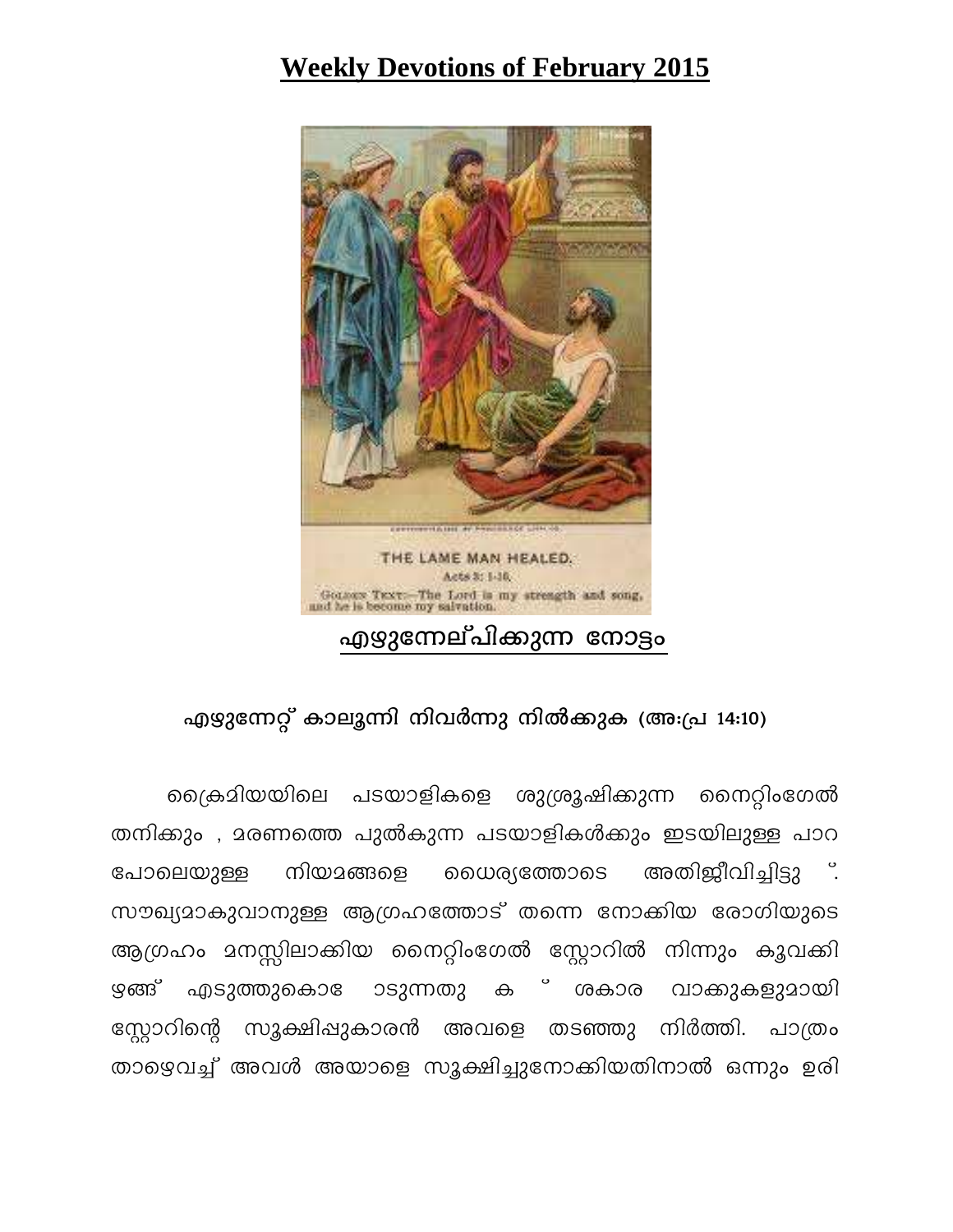യാടാതെ അയാൾ മടങ്ങുകയും , താൻ ആഗ്രഹിച്ചത് ചെയ്യുവാൻ അവൾക്ക് അവസരം ലഭിക്കുകയും ചെയ്തു.

 $\boldsymbol{\zeta} \, \boldsymbol{\zeta}$ കർത്താവ് തിരിഞ്ഞ് പത്രോസിനെ അഷോൾ ഒന്നു ഓർത്തു അതി ദു:ഖത്തോടെ കരഞ്ഞു". (ലൂക്കോ:22:61). നോട്ടങ്ങൾ സംസാരത്തെക്കാളും ശക്തിയുള്ളതാണ്. അത് തിരിച്ചറിയുവാനും , അതിനനുസരിച്ച് പ്രവർത്തിപ്പാനും ദൈവമക്കൾക്ക് കഴിവു ാകണം.

ലുസ്ത്രയിൽ ദൈവവചനം പൗലോസ് പ്രസംഗിക്കുമ്പോൾ അമ്മ യുടെ ഗർഭം മുതൽ മുടന്തനും , ഒരിക്കലും നടന്നിട്ടില്ലാത്തവനും, കാലിന് ശക്തിയില്ലാത്തവനുമായ ഒരു പുരുഷൻ അത് ശ്രദ്ധയോടെ കേൾക്കുന്നു ായിരുന്നു. ഉള്ളിൽ ചെന്ന വചനം അവന്റെ ഹൃദയ ത്തിൽ വരുത്തിയ മാറ്റം മുടന്തന്റെ മുഖത്ത് പ്രതിഫലിച്ചിരുന്നു.അ വന്റെ വിശ്വാസം തിരിച്ചറിഞ്ഞ് പരിശുദ്ധാത്മാവു മുഖാന്തരമാണ് അവനോട് എഴുന്നേറ്റു നില്പാൻ പൗലോസ് കല്പിച്ചത്.ഇത് അവന്റെ ഉള്ളിലുള്ള വിശ്വാസത്തെ ഉറപ്പിച്ച് അവന് ധൈര്യം നല്കി. (അ $:(\triangle 14:8-10)$ 

'' യഹോവയുടെ കണ്ണ് എല്ലായിടവും ഉ ഃ, ആകാത്തവരെയും നല്ലവ രെയും നോക്കിക്കൊ ിരിക്കുന്നു" (സദൃ 15:3)എന്നും ,

"…….തങ്കൽ ആശ്രയിക്കുന്നവരെ അവൻ അറിയുന്നു" (നഹൂം 1:7) തിരുവചനം വ്യക്തമാക്കുന്നു. അതേ ! ബലഹീനന്റെ എന്നും വിശ്വാസം ക കർത്താവ് എഴുന്നേറ്റ് കാലൂന്നി നിവർന്നു നിൽക്കു വാൻ അവനെ സഹായിച്ചു.സൗഖ്യം പ്രാപിഷാൻ വിശ്വാസമുെ ൬ഀ മുഖത്തു നോക്കിയ പൗലോസിന് മനസ്സിലായി. ( അവന്റെ ഈ വിശ്വാസം നമ്മുടെ മുഖത്ത് കാണുമോ ?)

എന്നാൽ സുന്ദരം എന്ന ദേവാലയത്തിനു മുമ്പിലിരുന്ന ജന്മനാ കേട്ടിട്ടും സമ്പത്തിനോടുള്ള <u> മുടന്തനായവൻ ദിനംപ്രതി വചനം</u> ആഗ്രഹം , എന്തുകിട്ടും എന്ന ചിന്തയായിരുന്നു ഉള്ളിലും, മുഖത്തും